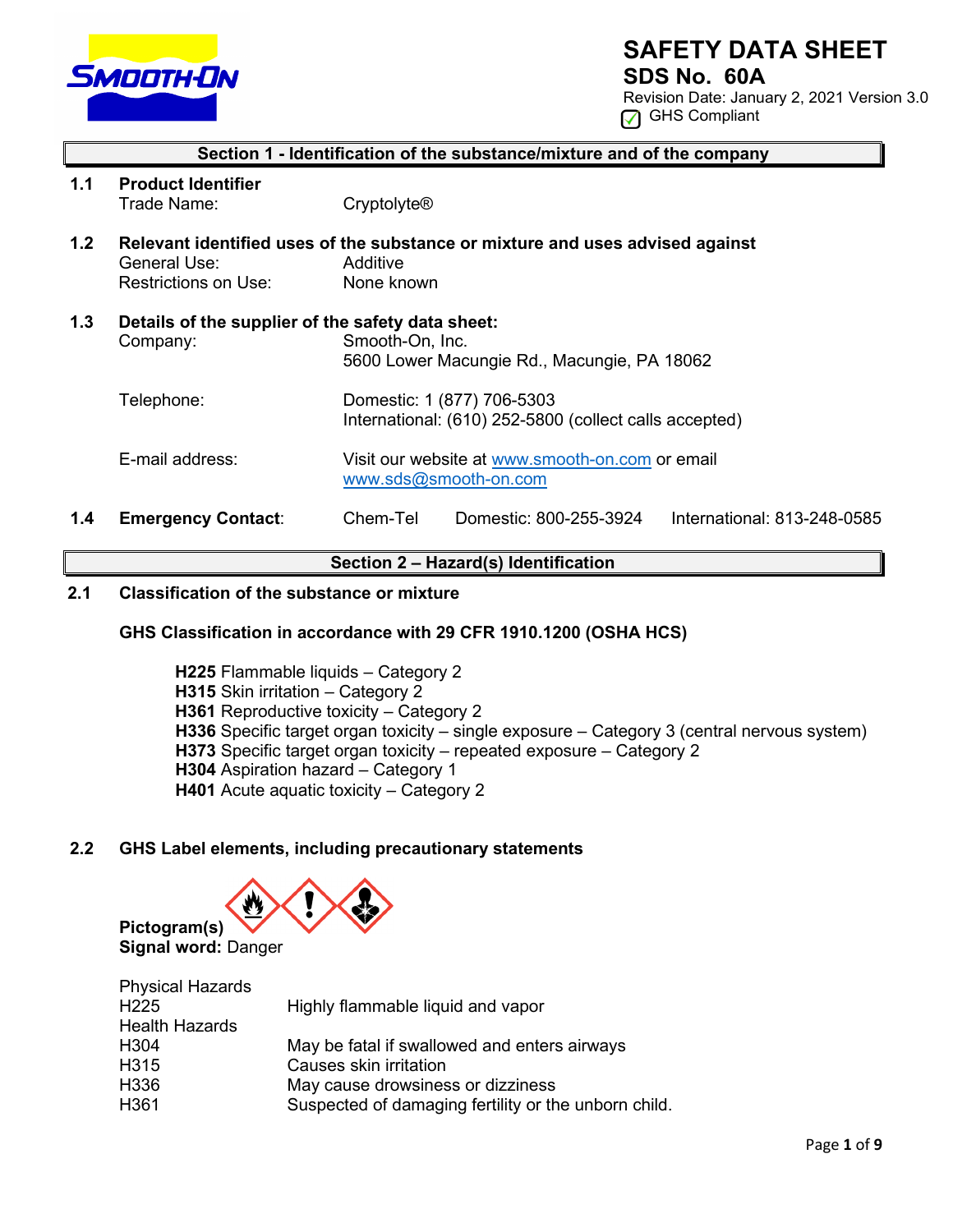| H373                          | May cause damage to organs.                                                                    |
|-------------------------------|------------------------------------------------------------------------------------------------|
| <b>Environmental Hazards</b>  |                                                                                                |
| H401                          | Toxic to aquatic life                                                                          |
| <b>General Precautions</b>    |                                                                                                |
| P <sub>101</sub>              | If medical advice is needed, have product container or label at hand.                          |
| P <sub>102</sub>              | Keep out of reach of children.                                                                 |
| P <sub>103</sub>              | Read label before use.                                                                         |
| <b>Prevention Precautions</b> |                                                                                                |
| P201                          | Obtain special instructions before use.                                                        |
| P202                          | Do not handle until all safety precautions have been read and understood.                      |
| P210                          | Keep away from heat, hot surfaces, sparks, open flames and other ignition                      |
|                               | sources. No smoking.                                                                           |
| P233                          | Keep container tightly closed.                                                                 |
| P240                          | Ground and bond container and receiving equipment.                                             |
| P241                          | Use explosion-proof electrical/ventilating/lighting equipment.                                 |
| P242                          | Use non-sparking tools.                                                                        |
| P243                          | Take action to prevent static discharges.                                                      |
| P260                          | Do not breathe dust/fume/gas/mist/vapors/spray.                                                |
| P264                          | Wash skin thoroughly after handling.                                                           |
| P271                          | Use only outdoors or in a well-ventilated area.                                                |
| P273                          | Avoid release to the environment.                                                              |
| P280                          | Wear protective gloves/protective clothing/eye protection/face protection.                     |
| P281                          | Use personal protective equipment as required.                                                 |
| <b>Response Precautions</b>   |                                                                                                |
| $P301 + P310$                 | IF SWALLOWED: Immediately call a POISON CENTER or doctor/physician.                            |
|                               | P303 + P361 + P353 IF ON SKIN (or hair): Take off immediately all contaminated clothing. Rinse |
|                               | skin with water or shower.                                                                     |
| $P304 + P340$                 | IF INHALED: Remove person to fresh air and keep comfortable for breathing.                     |
| $P308 + P313$                 | IF exposed or concerned: Get medical advice/attention.                                         |
| P312                          | Call a POISON CENTER or doctor/physician if you feel unwell.                                   |
| P331                          | Do NOT induce vomiting.                                                                        |
| P332 + P313                   | If skin irritation occurs: Get medical advice/attention.                                       |
| P362                          | Take off contaminated clothing.                                                                |
| P370 + P378                   | In case of fire: Use dry sand, dry chemical or alcohol-resistant foam to<br>extinguish.        |
| <b>Storage Precautions</b>    |                                                                                                |
| $P403 + P233$                 | Store in a well-ventilated place. Keep container tightly closed.                               |
| P405                          | Store locked up.                                                                               |
| <b>Disposal Precautions</b>   |                                                                                                |
| P501                          | Dispose of contents/container according to local, state and federal laws.                      |

## **2.3 Hazards not otherwise classified (HNOC) or not covered by GHS**

This product contains a chemical known to be hazardous according to California Safe Drinking Water and Toxic Enforcement Act of 1986 (Proposition 65). (See also Section 3 and 15).

# **Section 3 - Composition / Information on Ingredients**

## **3.1 Substances/Mixtures**

The following ingredients are hazardous according to Regulation 2012 OSHA Hazard Communication Standard: 29 CFR 1910.1200: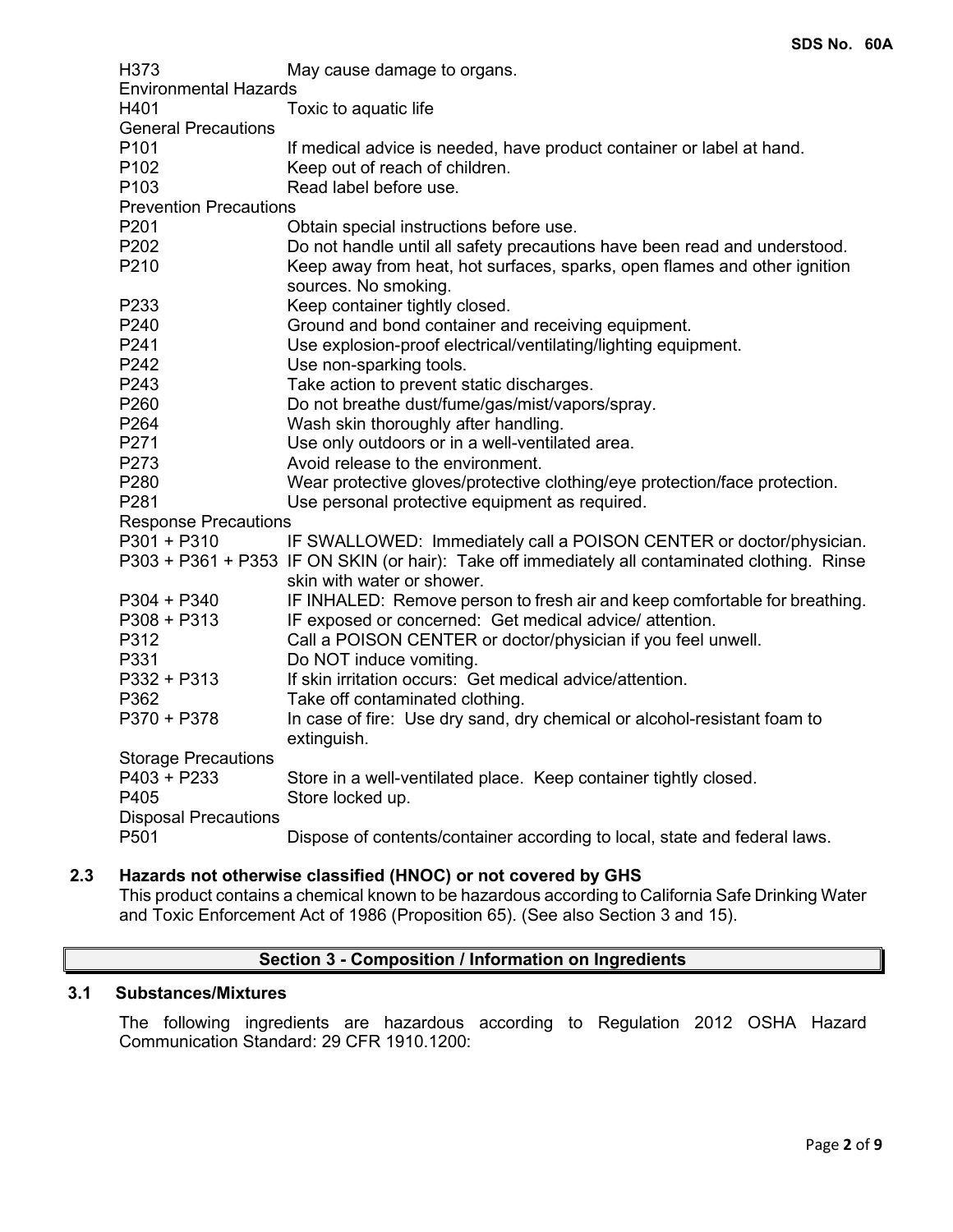| <b>Chemical name</b> | <b>CAS-No.</b><br><b>Concentration</b> |         |
|----------------------|----------------------------------------|---------|
|                      |                                        | (% w/w) |
| Toluene              | 108-88-3                               | $>90\%$ |

## **Section 4 - First Aid Measures**

### **4.1 Description of first aid measures**

### **Inhalation**

Remove source(s) of contamination and move victim to fresh air. If breathing has stopped, give artificial respiration, then oxygen if needed. Contact physician immediately.

### **Eye Contact**

Flush eyes with plenty of water. If irritation persists, seek medical attention.

### **Skin Contact**

In case of skin contact, wash thoroughly with soap and water.

### **Ingestion**

Do not induce vomiting unless instructed by a physician. Never give anything by mouth to an unconscious person.

- **4.2 Most important symptoms and effects, both acute and delayed.** None known.
- **4.3 Indication of any immediate medical attention and specific treatment needed.** None known.

**Section 5 - Fire-Fighting Measures**

### **5.1 Extinguishing Media** Water Fog, Dry Chemical, and Carbon Dioxide Foam

**5.2 Special hazards arising from the substance or mixture** None known.

### **5.3 Advice for firefighters**

Use water spray to cool fire-exposed surfaces and to protect personnel. Shut off "fuel" to fire. If a leak or spill has not ignited, use water spray to disperse the vapors. Either allow fire to burn under controlled conditions or extinguish with foam or dry chemical. Try to cover liquid spills with foam. Because fire may produce toxic thermal decomposition products, wear a self-contained breathing apparatus (SCBA) with a full-face piece operated in pressure demand or positive-pressure mode.

## **Section 6 - Accidental Release Measures**

### **6.1 Personal precautions, protective equipment and emergency procedures** Only properly protected personnel should remain in the spill area; dike and contain spill. Stop or reduce discharge if it can be done safely**.**

#### **6.2 Environmental precautions**

Stop spill/release if it can be done safely. Prevent spilled material from entering sewers, storm drains or unauthorized drainage systems and natural waterways by using sand, earth, or other appropriate barriers.No special environmental precautions required.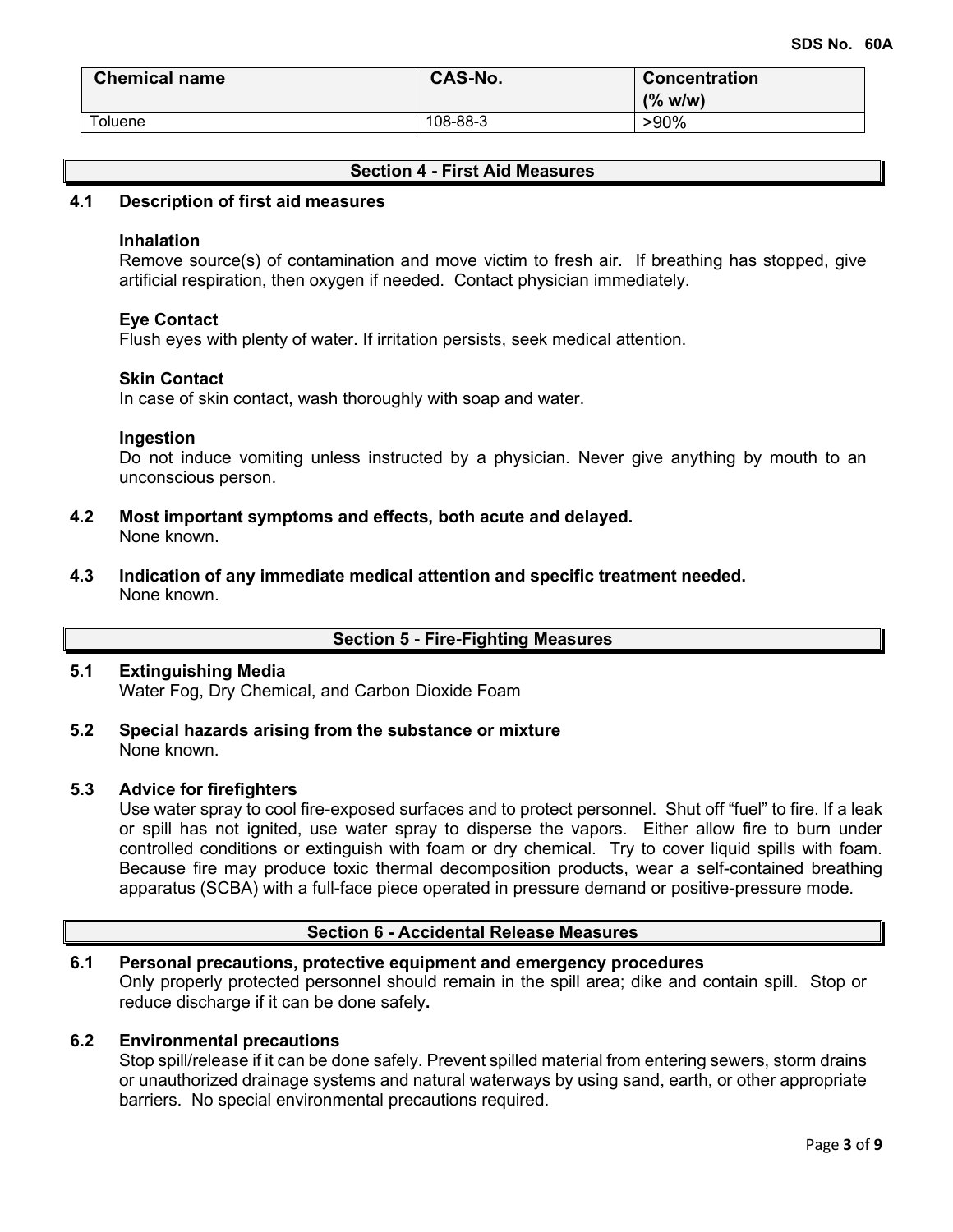## **6.3 Methods and material for containment and cleaning up**

Put on appropriate protective gear including NIOSH/MSHA approved self-contained breathing apparatus, rubber boots and heavy rubber gloves. Dike and contain spill; absorb or scrape up excess into suitable container for disposal; wash area with dilute ammonia solution. Stop or reduce discharge if it can be done safely**.** Follow applicable OSHA regulations (29 CFR 1910.120) for disposal.

### **6.4 Reference to other sections**

See Section 3 for list of Hazardous Ingredients; Sections 8 for Exposure Controls; and Section 13 for Disposal.

### **Section 7 - Handling and Storage**

### **7.1 Precautions for safe handling**

Use good general housekeeping procedures. Wash hands after use. Do not get in eyes, on skin or on clothing. Do not breathe vapors or mists. Use good personal hygiene practices.

### **7.2 Conditions for safe storage, including any incompatibilities**

Keep container(s) tightly closed and properly labeled. Store in cool, dry, well ventilated place away from heat, direct sunlight, strong oxidizers and any incompatibles. Store in approved containers and protect against physical damage. Keep containers securely sealed when not in use. Indoor storage should meet local standards and appropriate fire codes. Containers that have been opened must be carefully resealed to prevent leakage. Empty containers retain residue and may be dangerous. Avoid water contamination.

### **7.3 Specific end use(s)**

These precautions are for room temperature handling. Other uses including elevated temperatures or aerosol/spray applications may require added precautions.

### **Section 8 - Exposure Controls / Personal Protection**

### **8.1 Control parameters**

### **Components with workplace control parameters**

| <b>Component</b> | CAS-No.  | <b>Value</b> | <b>Control Parameters</b>        | <b>Basis</b>    |
|------------------|----------|--------------|----------------------------------|-----------------|
| <b>Toluene</b>   | 108-88-3 | <b>TWA</b>   | 100 ppm $(375 \text{ mg/m}^3)$   | OSHA - Table Z1 |
|                  |          | <b>STEL</b>  | 150 ppm (560 mg/m <sup>3</sup> ) |                 |
|                  |          | <b>TWA</b>   | $200$ ppm                        | OSHA - Table Z2 |
|                  |          | <b>CEIL</b>  | 300 ppm                          |                 |
|                  |          | Peak         | 500 ppm                          |                 |
|                  |          | <b>TLV</b>   | 20 ppm                           | <b>ACGIH</b>    |
|                  |          | <b>TWA</b>   | 100 ppm $(375 \text{ mg/m}^3)$   | <b>NIOSH</b>    |
|                  |          | <b>ST</b>    | 150 ppm (560 mg/m <sup>3</sup> ) |                 |

### **8.2 Exposure controls**

#### **Respiratory Protection**

Respiratory protection is not normally required when using this product with adequate local exhaust ventilation. Where risk assessment shows air-purifying respirators are appropriate, follow OSHA respirator regulations 29 CFR 1910.134 and European Standards EN 141, 143 and 371; wear an MSHA/NIOSH or European Standards EN 141, 143 and 371 approved respirators equipped with appropriate filter cartridges as a backup to engineering controls.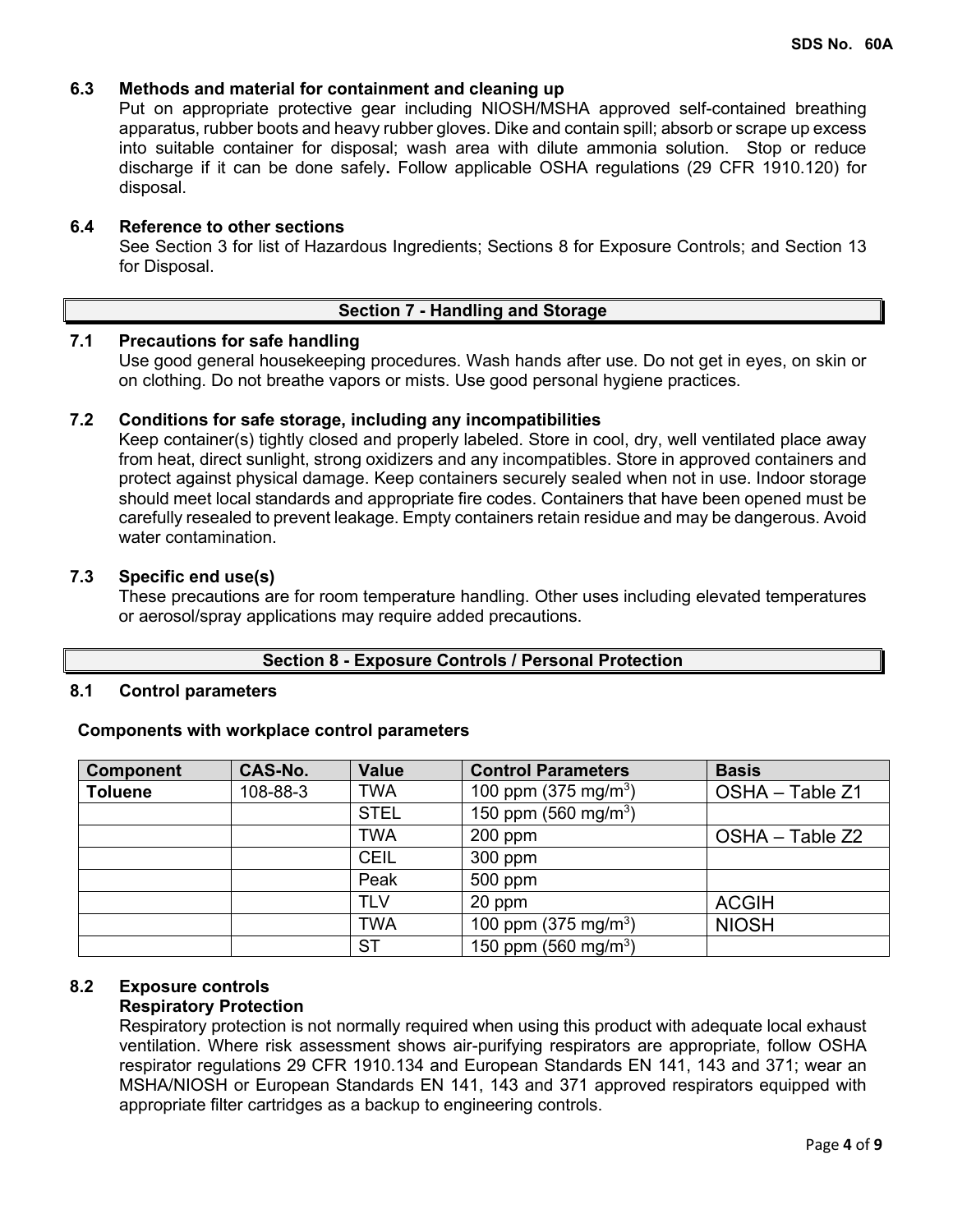### **Hand Protection**

Wear any liquid-tight gloves such as butyl rubber, neoprene or PVC.

#### **Eye Protection**

Safety glasses with side shields per OSHA eye- and face-protection regulations 29 CFR 1910.133 and European Standard EN166. Contact lenses are not eye protective devices. Appropriate eye protection must be worn instead of, or in conjunction with contact lenses.

#### **Other Protective Clothing/Equipment**

Additional protective clothing or equipment is not normally required. Provide eye bath and safety shower.

### **Comments**

Never eat, drink, or smoke in work areas. Practice good personal hygiene after using this material, especially before eating, drinking, smoking, using the toilet, or applying cosmetics. Wash thoroughly after handling.

### **Section 9 - Physical and Chemical Properties**

### **9.1 Information on basic physical and chemical properties**

| Appearance:                       | liquid         | Vapor pressure:                   | 21.8 mmHg @ $68 °F$ |
|-----------------------------------|----------------|-----------------------------------|---------------------|
| Odor:                             | aromatic       | Vapor density (Air=1):            | No data available   |
| pH:                               | No data        | <b>Evaporation rate:</b>          | No data             |
| <b>Flash Point:</b>               | 39.2 °F        | Solubility in water:              | 0.5 g/l @ 59 °F     |
|                                   |                | <b>Specific Gravity</b>           |                     |
| Melting / freezing point:         | $-135$ °F      | $(H2O=1, at 4 °C)$ :              | 0.86                |
| Low / high boiling point:         | $230 - 232$ °F | <b>Relative density:</b>          | No data             |
| <b>Upper flammability limits:</b> | No data        | <b>Decomposition temperature:</b> | No data             |
| Lower flammability limits:        | No data        | <b>Auto-ignition temperature:</b> | 995.0 °F            |
|                                   |                | <b>Viscosity:</b>                 | <100 centipoise     |

## **Section 10 - Stability and Reactivity**

### **10.1 Reactivity**

No hazardous reactions if stored and handled as prescribed/indicated., No corrosive effect on metal. Not fire propagating.

#### **10.2 Chemical stability**

These products are stable at room temperature in closed containers under normal storage and handling conditions.

### **10.3 Possibility of hazardous reactions**

Hazardous polymerization cannot occur

#### **10.4 Conditions to avoid** None known

#### **10.5 Incompatible materials** Strong bases and acids

**10.6 Hazardous decomposition products**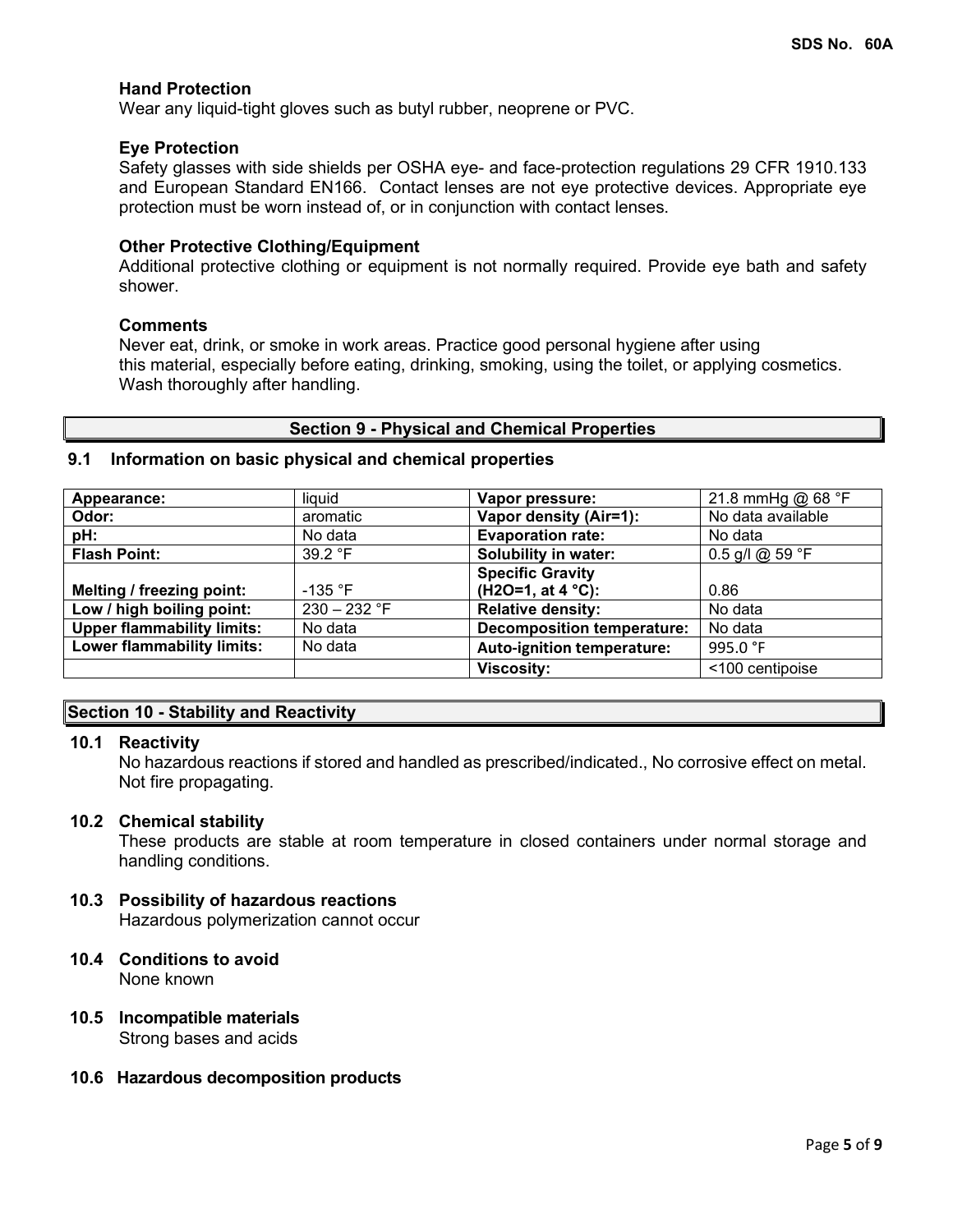Thermal oxidative decomposition can produce carbon oxides, gasses/vapors, and traces of incompletely burned carbon compounds.

### **Section 11- Toxicological Information**

### **11.1 Information on toxicological effects**

#### **Acute Toxicity**

LD50 Oral - > 5,000 mg/kg (rat) LC50 Inhalation  $-12.5 - 28.8$  mg/l (rat) LD50 Dermal - >5,000 mg/kg (rat)

#### **Skin Corrosion/Irritation**

Causes skin irritation (rabbit, 24 h)

### **Serious Eye Damage/Irritation**

No eye irritation (rabbit, OECD TG 405)

#### **Respiratory/Skin Sensitization** No data

**Germ Cell Mutagenicity** No data available

#### **Carcinogenicity**

No component of these products present at levels greater than or equal to 0.1% is identified as a carcinogen or potential carcinogen by IARC, ACGIH or NTP.

#### **Reproductive Toxicity**

Damage to fetus possible, suspected human reproductive toxicant.

#### **Specific Target Organ Toxicity – Single Exposure** No data

#### **Specific Target Organ Toxicity – Repeated Exposure** No data

#### **Aspiration Hazard** No data

#### **Chronic Exposure** No data

#### **Potential Health Effects – Miscellaneous** No data

### **Section 12 - Ecological Information**

#### **12.1 Toxicity**

LC50 Oncorhynchus mykiss (rainbow trout) – 8.03 mg/l (96 h) NOEC Pimephales promelas (fathead minnow) – 5.73 mg/l (7 d) EC50 Daphnia magna (water flea) – 8.42 mg/l (24 h) EC50 Chlorella vulgaris (fresh water algae) – 257.9 mg/l (24 h) EC50 Pseudokirchneriella subcapitata (green algae) – 10.5 mg/l (24 h)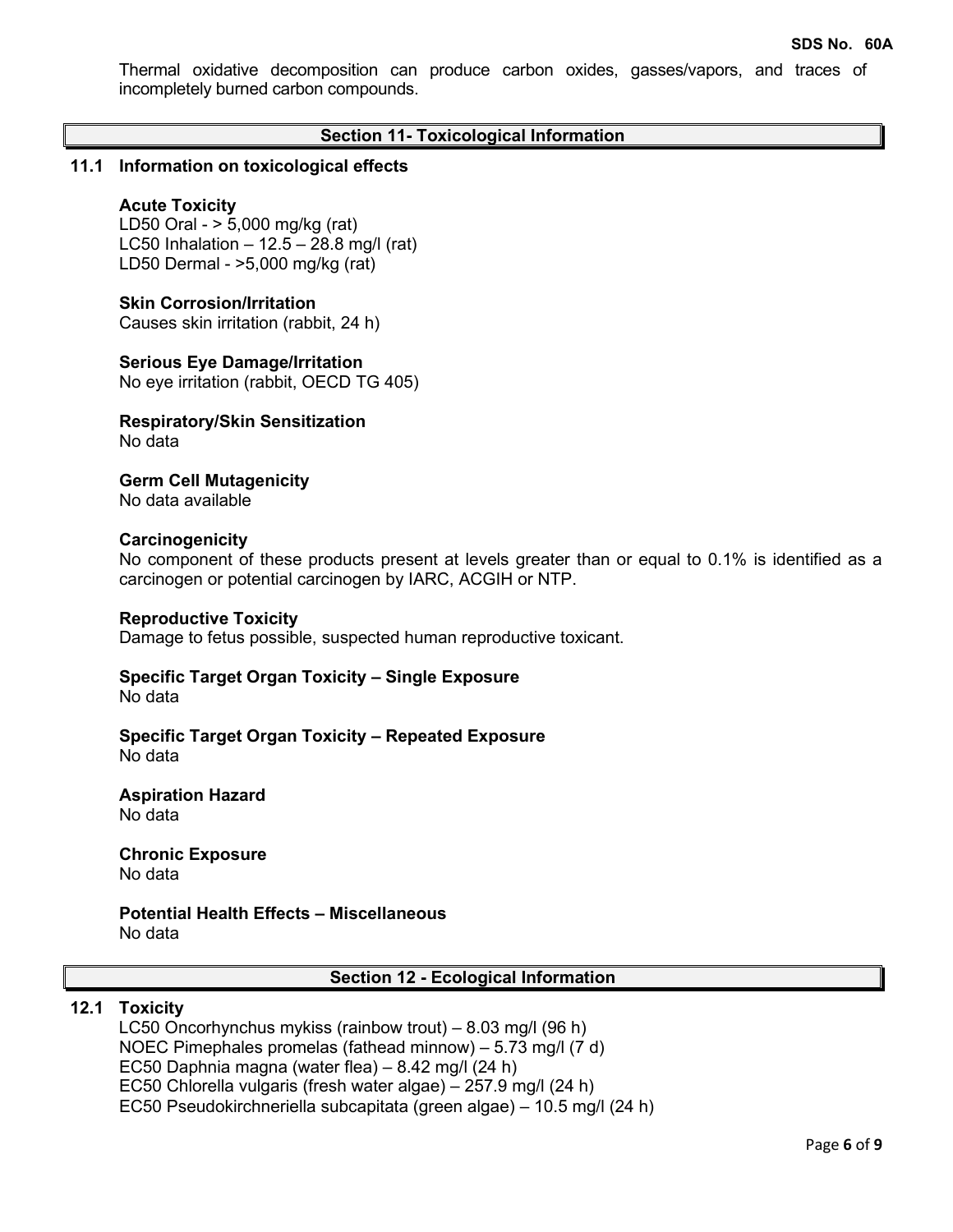- **12.2 Persistence and Degradability** No data available
- **12.3 Bioaccumulative Potential** Leuciscus idus (golden orfe) – 0.05 mg/l (3 d) Bioconcentration factor (BCF): 90
- **12.4 Mobility in Soil** No data available
- **12.5 Results of PBT and vPvB assessment** No data available
- **12.6 Other Adverse Effects**

No data available

### **Section 13 - Disposal Considerations**

### **13.1 Waste treatment methods**

Under Resource Conservation and Recovery Act (RCRA) it is the responsibility of the user of the product to determine at the time of disposal whether the product meets RCRA criteria for hazardous waste as defined in 40 CFR Part 261. Waste management should be in full compliance with federal, state and local laws. Regulations may vary in various locations. Waste characterizations and compliance with applicable laws are the responsibility solely of the waste generator.

### **Container disposal**

Steel drums must be emptied and can be sent to a licensed drum reconditioner for reuse, a scrap metal dealer or an approved landfill. Do not attempt to refill or clean containers since residue is difficult to remove. Under no circumstances should empty drums be burned or cut open with gas or electric torch as toxic decomposition products may be liberated. Do not reuse empty containers

## **Section 14 - Transport Information**

## **Regulated by DOT, IATA or IMDG**

|                                      | <b>Land transport</b><br>(DOT) | Sea transport<br>(IMDG) | Air transport<br>(ICAO/IATA) |
|--------------------------------------|--------------------------------|-------------------------|------------------------------|
| UN number:                           | 1294                           | 1294                    | 1294                         |
| <b>UN proper shipping name:</b>      | Toluene                        | Toluene                 | Toluene                      |
| Transport hazard class(s):           |                                |                         |                              |
| <b>Packing group:</b>                |                                |                         |                              |
| <b>Environmental hazards:</b>        |                                |                         |                              |
| <b>Special precautions for user:</b> | N/A                            | N/A                     | N/A                          |
| Transport in bulk according to       | N/A                            | N/A                     | N/A                          |
| Annex II of MARPOL73/78 and          |                                |                         |                              |
| the IBC Code                         |                                |                         |                              |

## **Section 15 - Regulatory Information**

### **15.1 Safety health and environmental regulations/legislation specific for the substance or mixture**

**REACH: Regulation (EC) No 1907/2006 of The European Parliament and of The Council of December 2006 (including amendments and corrigenda as of 17 February 2016)**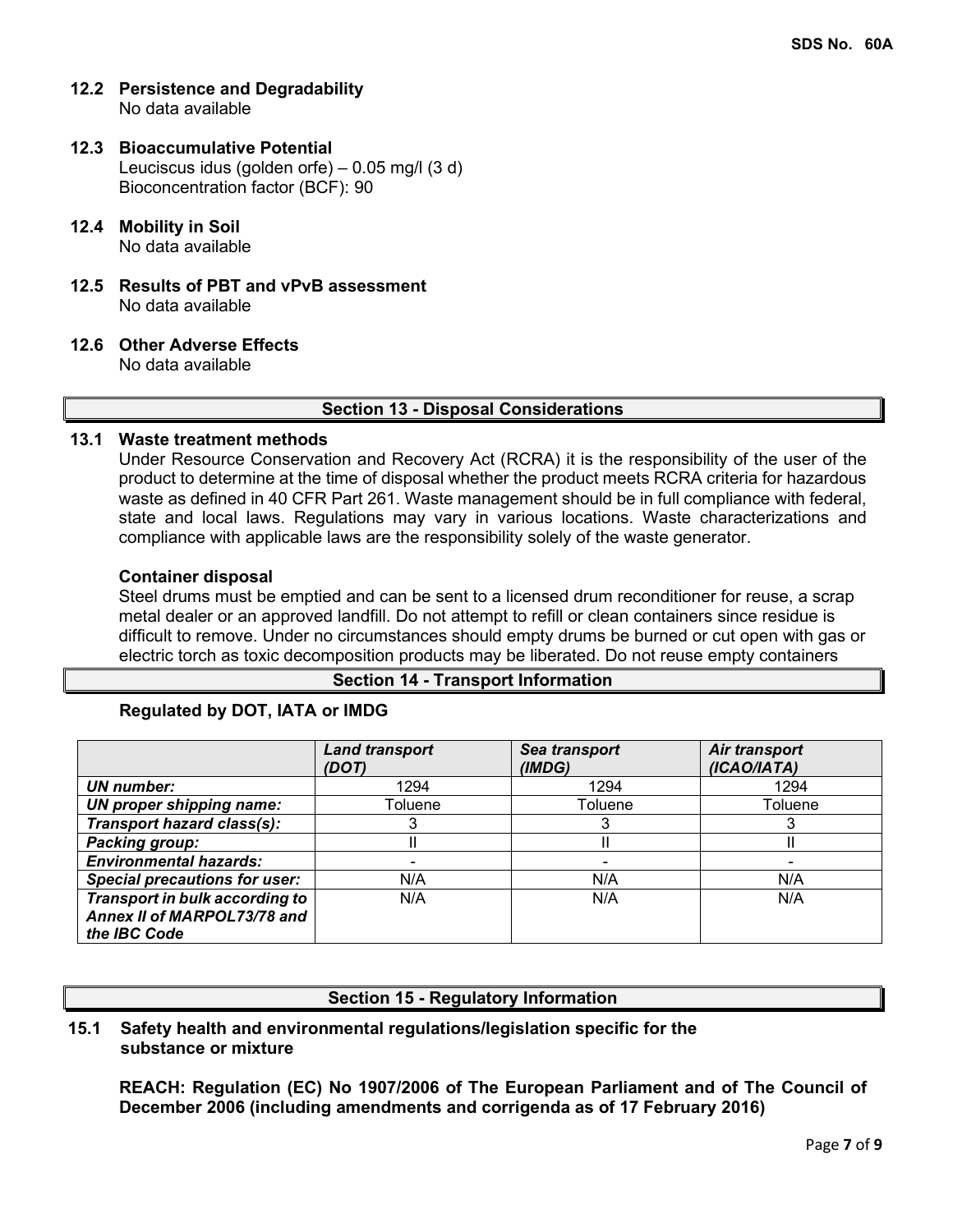This product complies with REACH or is not subject to regulation under REACH. The product does not contain an ingredient listed on either the Candidate List or Authorization List for Substances of Very High Concern (SVHC).

### **In the United States (EPA Regulations)**

### **TSCA Inventory Status (40 CFR710)**

All components of this formulation are listed in the TSCA Inventory. No component of this formulation has been determined to be subject to manufacturing or use restrictions under the Significant New Use Rules (SNURs).

### **CERCLA Hazardous Substance List (40 CFR 302.4)**

None known.

### **SARA 302 Components**

No chemicals in this material are subject to the reporting requirements of SARA Title III, Section 302.

**Superfund Amendments and Reauthorization Act of 1986 Title lll (Emergency Planning and community Right-to-Know Act of 1986) Sections 311 and 312** Immediate (Acute), Delayed (Chronic), Fire

**Superfund Amendments and Reauthorization Act of 1986 Title lll (Emergency Planning and Community Right-to-Know Act of 1986) Section 313**

Toluene

**Component CAS-No. CONS-NO. Concentration(% w/w)**<br>Toluene **108-88-3 CONS** 

## **KEEP OUT OF REACH OF CHILDREN**



**WARNING:** This product can expose you to chemicals including Toluene (CAS 108- 88-3), which is known to the State of California to cause cancer, birth defects or other reproductive harm. For more information go to [www.P65Warnings.ca.gov](http://www.p65warnings.ca.gov/)

### **15.2 Chemical safety assessment**

No chemical safety assessment has been carried out for this substance/mixture by the supplier.



## **Revision Date: January 2, 2021 Version 3.0**

### **Abbreviations and acronyms**

ACGIH-American Conference of Governmental Industrial Hygienists; ANSI-American National Standards Institute; Canadian TDG-Canadian Transportation of Dangerous Goods; CAS-Chemical Abstract Service; Chemtrec-Chemical Transportation Emergency Center (US); CHIP-Chemical Hazard Information and Packaging; DSL-Domestic Substances List; EC-Equivalent Concentration; EH40 (UK)-HSE Guidance